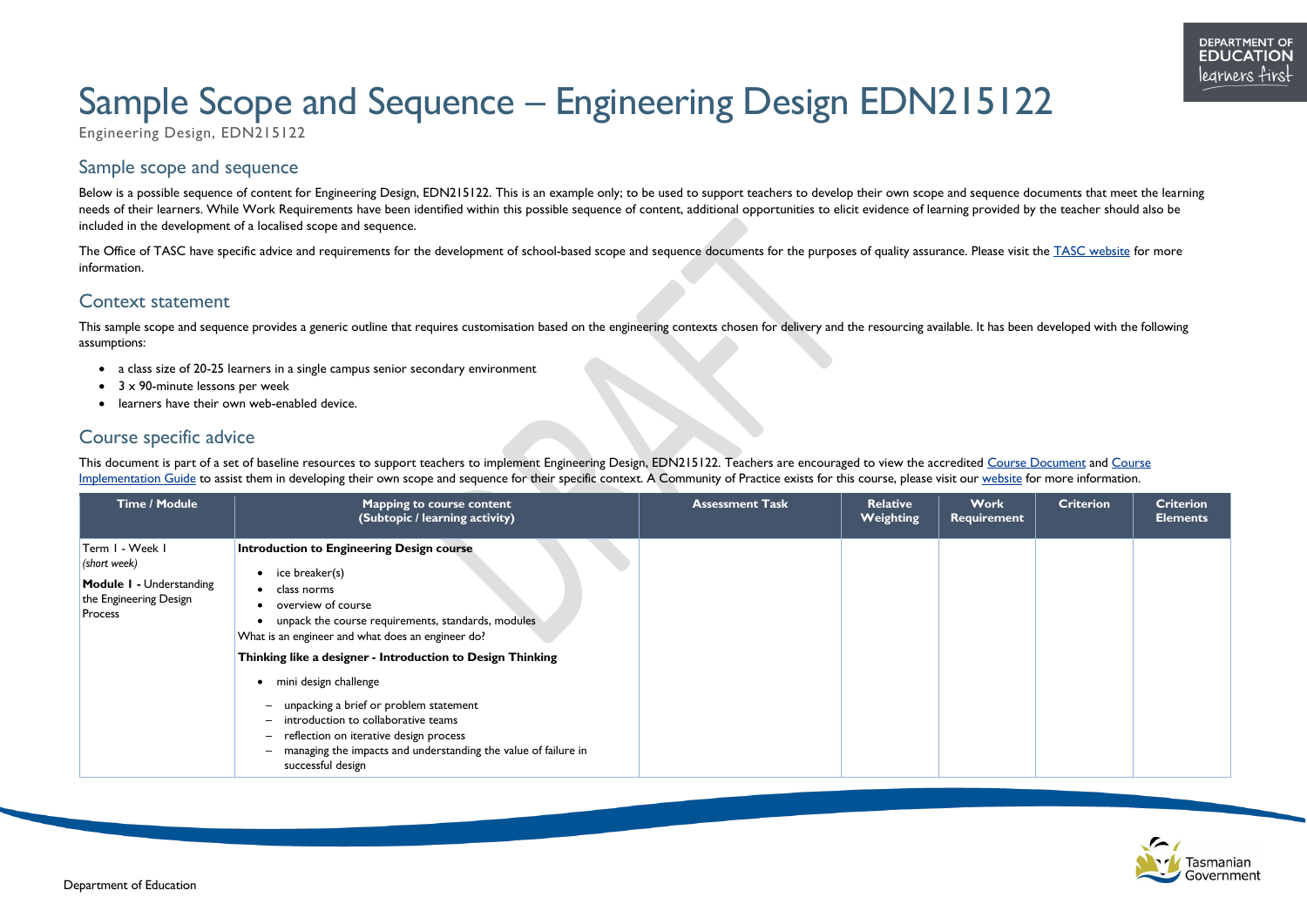| <b>Time / Module</b>                                                                    | <b>Mapping to course content</b><br>(Subtopic / learning activity)                                                                                                                                                                                                                                                                                                                                                                                                                               | <b>Assessment Task</b>                           | <b>Relative</b><br>Weighting | <b>Work</b><br><b>Requirement</b> | <b>Criterion</b>     | <b>Criterion</b><br><b>Elements</b> |
|-----------------------------------------------------------------------------------------|--------------------------------------------------------------------------------------------------------------------------------------------------------------------------------------------------------------------------------------------------------------------------------------------------------------------------------------------------------------------------------------------------------------------------------------------------------------------------------------------------|--------------------------------------------------|------------------------------|-----------------------------------|----------------------|-------------------------------------|
| Term I - Week 2<br>Module I - Understanding<br>the Engineering Design<br>Process        | <b>Designing processes</b><br>Induction to Engineering workspace<br>• tools and equipment, basic skills and safety<br>Focus on required prototyping and production skills I<br>For example, introduction to freehand sketching, introduction to engineering<br>drawing, introduction to CAD<br>What is good design?<br>elements and principles of design<br>design strategies<br>linear design<br>$\qquad \qquad -$<br>iterative design<br>user-centred design<br>ergonomics and function design |                                                  | Minor                        |                                   | C <sub>2</sub>       | E2, E3                              |
| Term I - Week 3<br>Module I - Understanding<br>the Engineering Design<br>Process        | sustainable design<br>$\qquad \qquad -$<br>- inclusive design<br>Stages of the iterative design process<br>Design Challenge - designing to a brief<br>introduction and design brief<br>analysis of the design brief<br>introduction to success criteria<br>difference between needs and wants                                                                                                                                                                                                    | Design Challenge - Engineering design<br>journal | Minor                        |                                   | CI<br>C <sub>3</sub> | All<br>All                          |
|                                                                                         | design specifications (aesthetics, Cost, Customer, Environment, Size,<br>Safety, Function, Material, Manufacturing)<br>• team roles and responsibilities<br>timelines and project management<br>introduction communication requirements<br>production journal/design folios<br>$-$                                                                                                                                                                                                               |                                                  |                              |                                   |                      |                                     |
| Term I - Week 4<br><b>Module I - Understanding</b><br>the Engineering Design<br>Process | Design Challenge (continued) – investigate and plan<br>identify the need - design requirements<br>research the problem<br>academic integrity<br>$\qquad \qquad -$<br>qualitative and quantitative data<br>$\overline{\phantom{0}}$                                                                                                                                                                                                                                                               |                                                  |                              |                                   | CI<br>C <sub>5</sub> | All<br>All                          |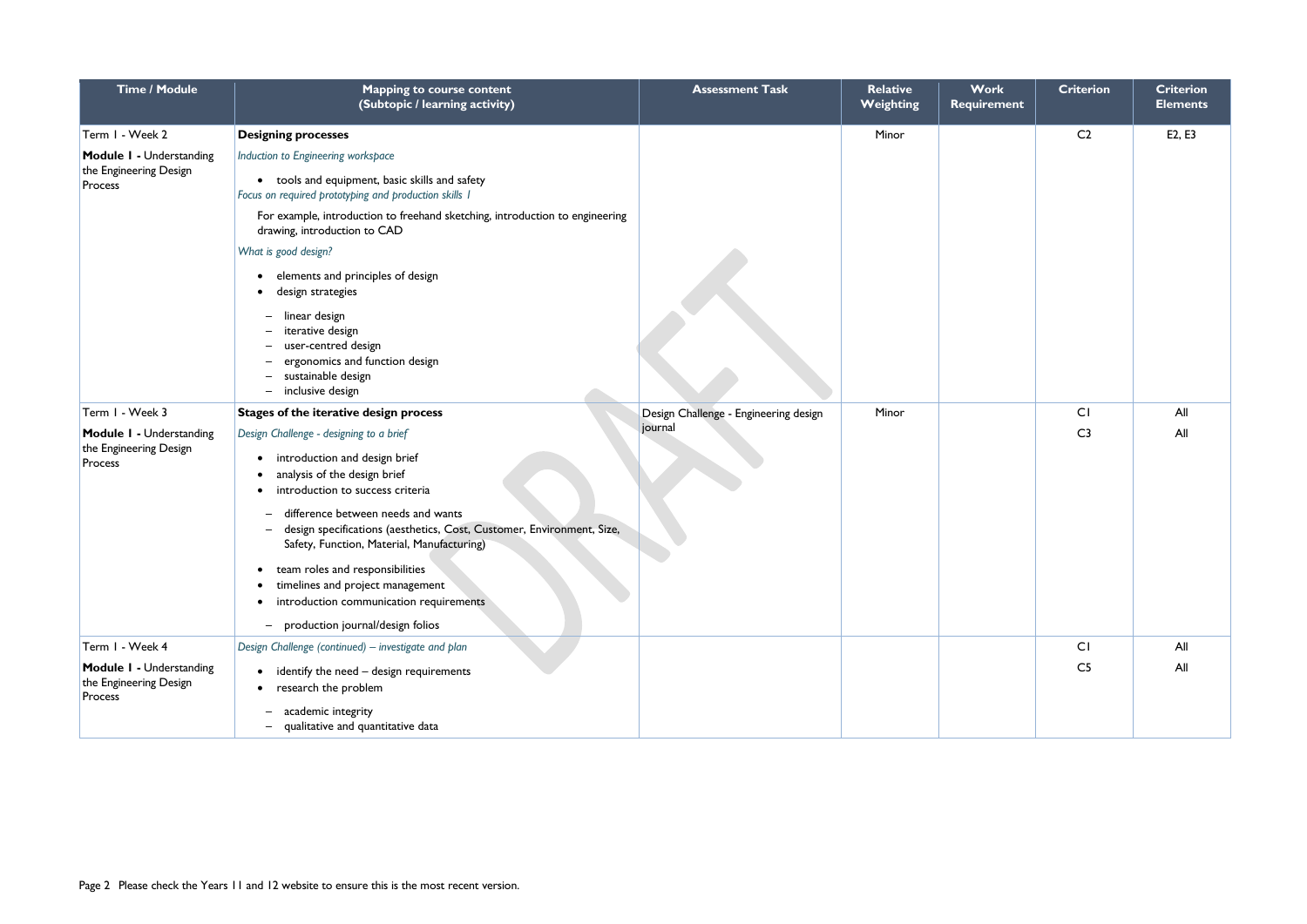| <b>Time / Module</b>                                                 | <b>Mapping to course content</b><br>(Subtopic / learning activity)                                                                                                                                                                                                                                                                                                              | <b>Assessment Task</b>                                                                                                                                                                                                                                             | <b>Relative</b><br><b>Weighting</b>                                                                                                             | <b>Work</b><br><b>Requirement</b> | <b>Criterion</b>                                         | <b>Criterion</b><br><b>Elements</b>   |
|----------------------------------------------------------------------|---------------------------------------------------------------------------------------------------------------------------------------------------------------------------------------------------------------------------------------------------------------------------------------------------------------------------------------------------------------------------------|--------------------------------------------------------------------------------------------------------------------------------------------------------------------------------------------------------------------------------------------------------------------|-------------------------------------------------------------------------------------------------------------------------------------------------|-----------------------------------|----------------------------------------------------------|---------------------------------------|
| Term I - Week 5                                                      | Design Challenge (continued) - investigate and plan                                                                                                                                                                                                                                                                                                                             |                                                                                                                                                                                                                                                                    |                                                                                                                                                 |                                   | CI                                                       | All                                   |
| <b>Module I - Understanding</b><br>the Engineering Design<br>Process | ideate – resource (graphic organisers for brainstorming)<br>visual communication -communicating design outcomes - techniques for<br>recording and reflecting on decision making (eg sketching, engineering<br>drawing, digital drawing and modelling, annotations, symbolic)<br>imagine possible solutions - modelling design ideas (quick prototyping)<br>- small-scale models |                                                                                                                                                                                                                                                                    |                                                                                                                                                 |                                   | C <sub>5</sub>                                           | All                                   |
| Term I - Week 6                                                      | Design Challenge (continued) – create and evaluate                                                                                                                                                                                                                                                                                                                              |                                                                                                                                                                                                                                                                    |                                                                                                                                                 |                                   | C <sub>2</sub>                                           | All                                   |
| Module I - Understanding<br>the Engineering Design<br>Process        | select a promising solution<br>build a scale prototype<br>test and refine (peer critique)<br>reflection (self-assessment)<br>final analysis of effectiveness<br>final documentation and presentation<br>Introduction to evaluation techniques i.e. SWOT analysis, PMI, P-C-Q chart, T<br>chart (advantages/disadvantages)                                                       |                                                                                                                                                                                                                                                                    |                                                                                                                                                 |                                   | C <sub>3</sub><br>C <sub>4</sub><br>C <sub>5</sub>       | All<br>All<br>All                     |
| Term I - Week 7                                                      | Existing, new, and emerging technologies and engineering design                                                                                                                                                                                                                                                                                                                 | Research task - existing, new, and                                                                                                                                                                                                                                 | Major                                                                                                                                           | <b>YES</b>                        | C <sub>3</sub>                                           | EI                                    |
| Module I - Understanding<br>the Engineering Design<br>Process        | Evolution of existing technology - phones, vacuum cleaners, cars<br>• Role of innovation<br>New and emerging technologies i.e. modern materials, smart materials, artificial<br>intelligence, additive manufacturing, robotic manufacturing and assembly,<br>mechatronics, cloud computing technologies, design/production technologies                                         | emerging technologies<br>(Work Requirement 1 of 2)                                                                                                                                                                                                                 |                                                                                                                                                 |                                   | C <sub>5</sub><br>C6                                     | EI, E4, E5<br>All                     |
| Term I - Week 8                                                      | <b>Understanding the Design Cycle - Report</b>                                                                                                                                                                                                                                                                                                                                  | Report                                                                                                                                                                                                                                                             | Minor                                                                                                                                           |                                   | C <sub>2</sub>                                           | E1                                    |
| <b>Module I - Understanding</b><br>the Engineering Design<br>Process | • Checkpoint for understanding<br>Focus on required prototyping and production skills 2<br>i.e. CAM - 3D printing, laser cutter, Manual production techniques: marking out,<br>cutting, drilling, Use of programmable microcontrollers                                                                                                                                          |                                                                                                                                                                                                                                                                    | Note: Although not<br>focus criteria for this<br>module, elements of<br>C7 and C8 could<br>also be addressed<br>depending on the<br>task design |                                   | C <sub>3</sub><br>C <sub>4</sub><br>C <sub>5</sub><br>C6 | EI<br>EI, E5<br>EI, E3, E4, E5<br>All |
| Term I - Week 9                                                      | Design Challenge - designing to a brief                                                                                                                                                                                                                                                                                                                                         | Project presentation and production                                                                                                                                                                                                                                | minor                                                                                                                                           | <b>YES</b>                        | CI                                                       | All                                   |
| Module I - Understanding<br>the Engineering Design<br>Process        | Collaborative rapid prototyping<br>Define the problem<br>Research the problem/collect data<br>Collect, analyse communicate (interview, survey, observation, etc.)<br>Primary/secondary<br>Qualitative/quantitative<br>Understanding end user/client (user map/empathy map)                                                                                                      | diary - design process and engineering<br>challenge solution. (Work Requirement 2<br>of 2)<br>Note: Feedback should be provided to<br>learners and recorded weekly with a focus<br>on the criteria and standard elements<br>specified. Summative assessment of the |                                                                                                                                                 |                                   | C <sub>3</sub><br>C <sub>5</sub>                         | All<br>All                            |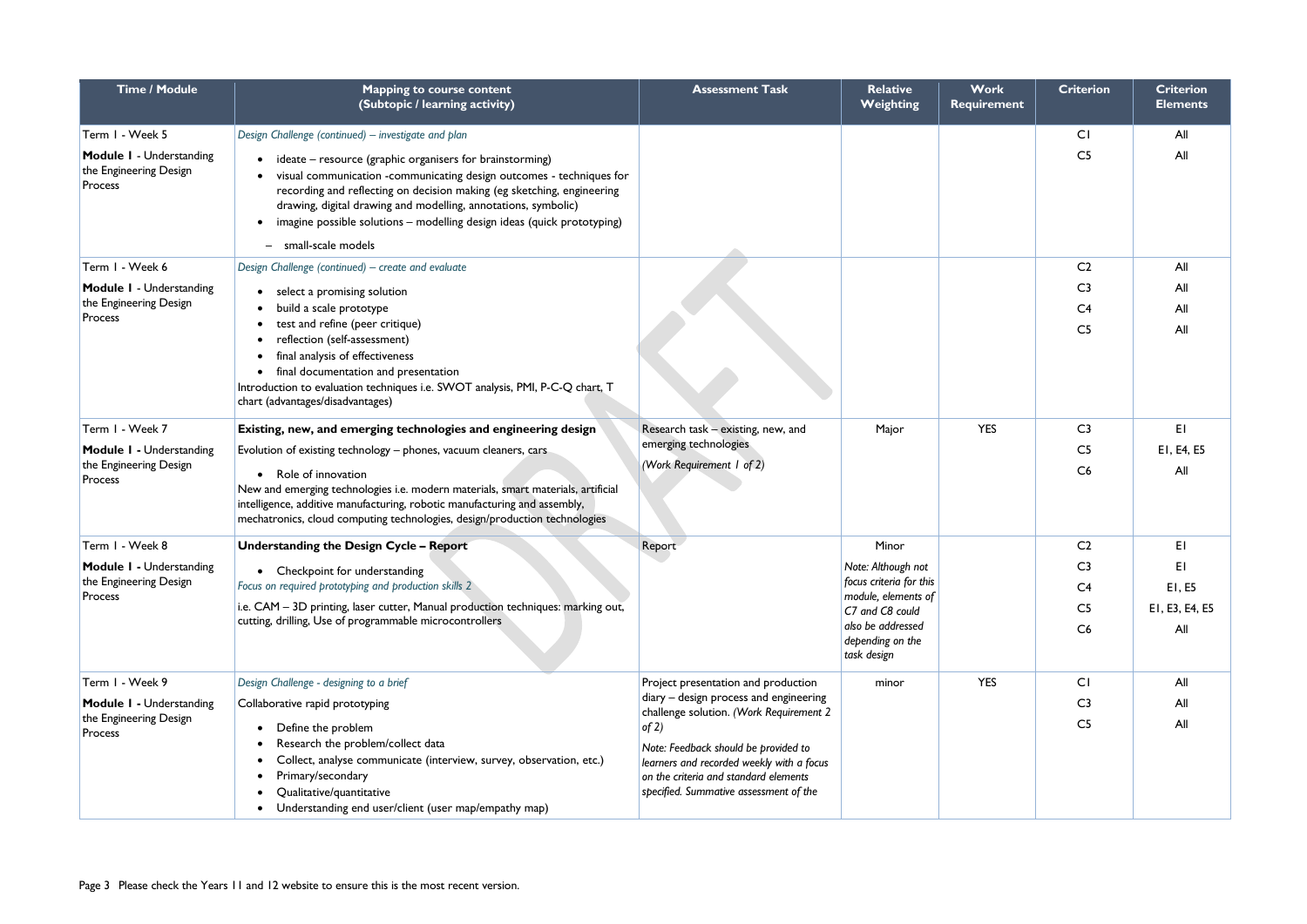| <b>Time / Module</b>                       | <b>Mapping to course content</b><br>(Subtopic / learning activity)                                                                                                                          | <b>Assessment Task</b>                                                                                                                                         | <b>Relative</b><br><b>Weighting</b> | <b>Work</b><br><b>Requirement</b>                                                 | <b>Criterion</b> | <b>Criterion</b><br><b>Elements</b> |
|--------------------------------------------|---------------------------------------------------------------------------------------------------------------------------------------------------------------------------------------------|----------------------------------------------------------------------------------------------------------------------------------------------------------------|-------------------------------------|-----------------------------------------------------------------------------------|------------------|-------------------------------------|
| Term I - Week 10                           | Design Challenge (continued) - investigate and plan                                                                                                                                         | Work Requirement should occur at the end                                                                                                                       | Minor                               | <b>YES</b>                                                                        | CI               | All                                 |
| <b>Module I - Understanding</b>            | Collaborative rapid prototyping (continued)                                                                                                                                                 | of the design challenge.                                                                                                                                       |                                     |                                                                                   | C <sub>2</sub>   | All                                 |
| the Engineering Design<br>Process          | Imagine possible solutions (ideate/brainstorm/rapid prototype)<br>$\bullet$                                                                                                                 |                                                                                                                                                                |                                     |                                                                                   | C <sub>3</sub>   | All                                 |
|                                            | Use materials, techniques and processes to create engineered solutions<br>$\bullet$                                                                                                         |                                                                                                                                                                |                                     |                                                                                   | C <sub>5</sub>   | All                                 |
| Term 2 - Week I                            | Design Challenge (continued) - create and evaluate                                                                                                                                          |                                                                                                                                                                | Major                               | <b>YES</b>                                                                        | CI               | All                                 |
| <b>Module I - Understanding</b>            | Collaborative rapid prototyping (continued)                                                                                                                                                 |                                                                                                                                                                |                                     |                                                                                   | C <sub>2</sub>   | All                                 |
| the Engineering Design<br>Process          | Use prototypes to assess the effectiveness of proposed solutions                                                                                                                            |                                                                                                                                                                |                                     |                                                                                   | C <sub>3</sub>   | All                                 |
|                                            | testing, data collection and analysis<br>$-$                                                                                                                                                |                                                                                                                                                                |                                     |                                                                                   | C <sub>4</sub>   | All                                 |
|                                            | - final report                                                                                                                                                                              |                                                                                                                                                                |                                     |                                                                                   | C <sub>5</sub>   | All                                 |
| Term 2 - Week 2                            | <b>Roles and Responsibilities of engineers</b>                                                                                                                                              | Poster/Infographic - Identify the key                                                                                                                          | Major                               | <b>This Module</b>                                                                | C <sub>3</sub>   | E I                                 |
| <b>Module 2 - Engineering</b>              | Identify the diverse roles of engineers and the impact of engineering on                                                                                                                    | characteristics of engineers, describe<br>how these characteristics apply to the                                                                               |                                     | includes the<br>following work                                                    | C <sub>5</sub>   | EI, E4, E5                          |
| Solutions                                  | society<br>Relevant professional standards (i.e. fundamental principles of intellectual<br>property rights and protection, ethical conduct, safe work practices)<br>Enterprise<br>$\bullet$ | engineer's role in a particular<br>engineering context i.e.<br>civil engineering<br>• software engineering<br>• Space engineering<br>(Work Requirement 1 of 2) |                                     | requirements:<br>a poster /<br>infographic<br>a design<br>process and<br>solution | C <sub>7</sub>   | All                                 |
| Term 2 - Week 3                            | Focus on required prototyping and production skills 3                                                                                                                                       |                                                                                                                                                                | Minor                               |                                                                                   | C <sub>2</sub>   | E2, E3                              |
| <b>Module 2 - Engineering</b><br>Solutions | i.e. robot programming software packages, soldering, CNC machine                                                                                                                            |                                                                                                                                                                |                                     |                                                                                   |                  |                                     |
|                                            |                                                                                                                                                                                             |                                                                                                                                                                |                                     |                                                                                   |                  |                                     |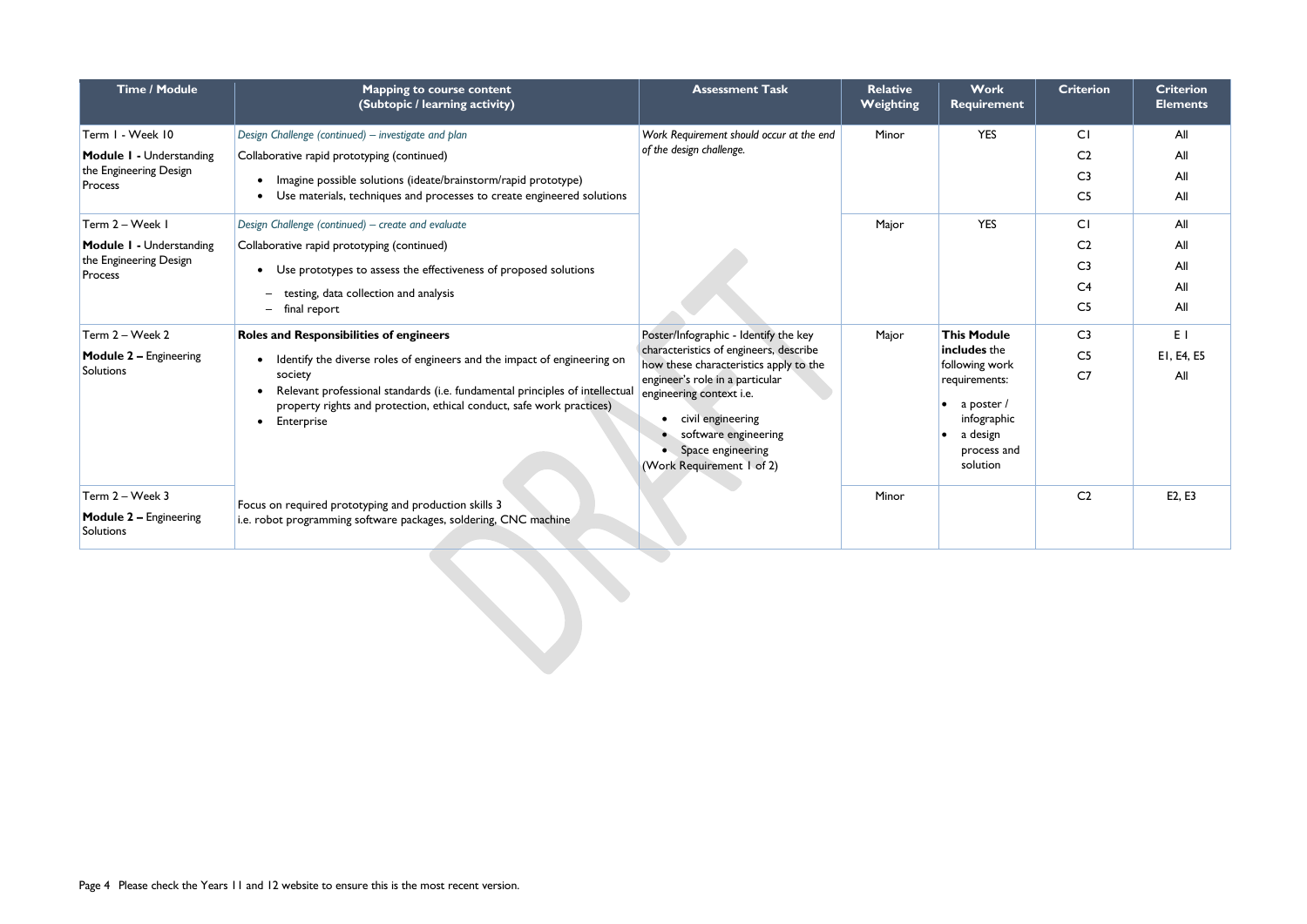| Time / Module                                                 | <b>Mapping to course content</b><br>(Subtopic / learning activity)                                                                                                                                                                                                                                                                                                                                                                                                                                                                                                                                                                                                                                                                                                                                                                                                                                                                                                                                                                                                                                                                                | <b>Assessment Task</b> | <b>Relative</b><br><b>Weighting</b> | Work<br><b>Requirement</b> | <b>Criterion</b>                                                     | <b>Criterion</b><br><b>Elements</b> |
|---------------------------------------------------------------|---------------------------------------------------------------------------------------------------------------------------------------------------------------------------------------------------------------------------------------------------------------------------------------------------------------------------------------------------------------------------------------------------------------------------------------------------------------------------------------------------------------------------------------------------------------------------------------------------------------------------------------------------------------------------------------------------------------------------------------------------------------------------------------------------------------------------------------------------------------------------------------------------------------------------------------------------------------------------------------------------------------------------------------------------------------------------------------------------------------------------------------------------|------------------------|-------------------------------------|----------------------------|----------------------------------------------------------------------|-------------------------------------|
| Term 2 - Week 4<br><b>Module 2 - Engineering</b><br>Solutions | Extended design project(s) - personal, local or global problem within a<br>Learner selected engineering design<br>given engineering context<br>Project and accompanying design journal<br>Design Challenge - determine design brief<br>(Work Requirement 2 of 2)<br>Note: Feedback should be provided to<br>• From a problem statement identify a need/opportunity requiring an<br>learners and recorded weekly with a focus<br>engineered solution<br>on the criteria and standard elements<br>Define and empathise - identify gaps, future users, needs and constraints<br>specified. Summative assessment of the<br>Background research - what has been done before?<br>work Requirement should occur at the end<br>Collect data<br>of the design challenge.<br>Exploring available resources<br>Identifying science, math and technology concepts<br>Identify required prototyping and productions skills<br>Ongoing documentation of iterative engineering design process<br>Identify design thinking strategies<br>Problem analysis<br>Identification and engagement with stakeholders<br>Assessment of existing solutions<br>Data analysis |                        | Major                               | <b>YES</b>                 | CI<br>C <sub>3</sub><br>C <sub>5</sub><br>C <sub>7</sub>             | All<br>All<br>All<br>EI, E3         |
| Term 2 - Week 5<br><b>Module 2 - Engineering</b><br>Solutions | Design Challenge (continued) - investigate and plan<br>Select or modify design brief - identify criteria for success<br>Ideate/brainstorm possible solutions<br>Consider alternatives and select a design<br>Develop production proposal<br>Project management - develop timeline, define roles (if working in a<br>group)<br>Ongoing documentation of iterative engineering design process<br>record and reflect on decision making<br>visual communication of design ideas (concept board, sketches,<br>storyboards, mind map, annotations, etc.)                                                                                                                                                                                                                                                                                                                                                                                                                                                                                                                                                                                               |                        | Minor                               |                            | CI<br>C <sub>3</sub><br>C <sub>5</sub><br>C <sub>7</sub>             | All<br>All<br>All<br>EI, E3         |
| Term 2 - Week 6<br><b>Module 2 - Engineering</b><br>Solutions | Design Challenge (continued) – create and evaluate<br>prototype, test, refine<br>Ongoing documentation of iterative engineering design process<br>record of design process and decisions taken<br>$\bullet$<br>use and record familiar technological, scientific, and mathematical<br>concepts related to observations and theories<br>processes for production and maintaining a safe workspace<br>project management techniques                                                                                                                                                                                                                                                                                                                                                                                                                                                                                                                                                                                                                                                                                                                 |                        | Minor                               |                            | C <sub>2</sub><br>C <sub>3</sub><br>C <sub>5</sub><br>C <sub>7</sub> | All<br>All<br>All<br>EI, E3         |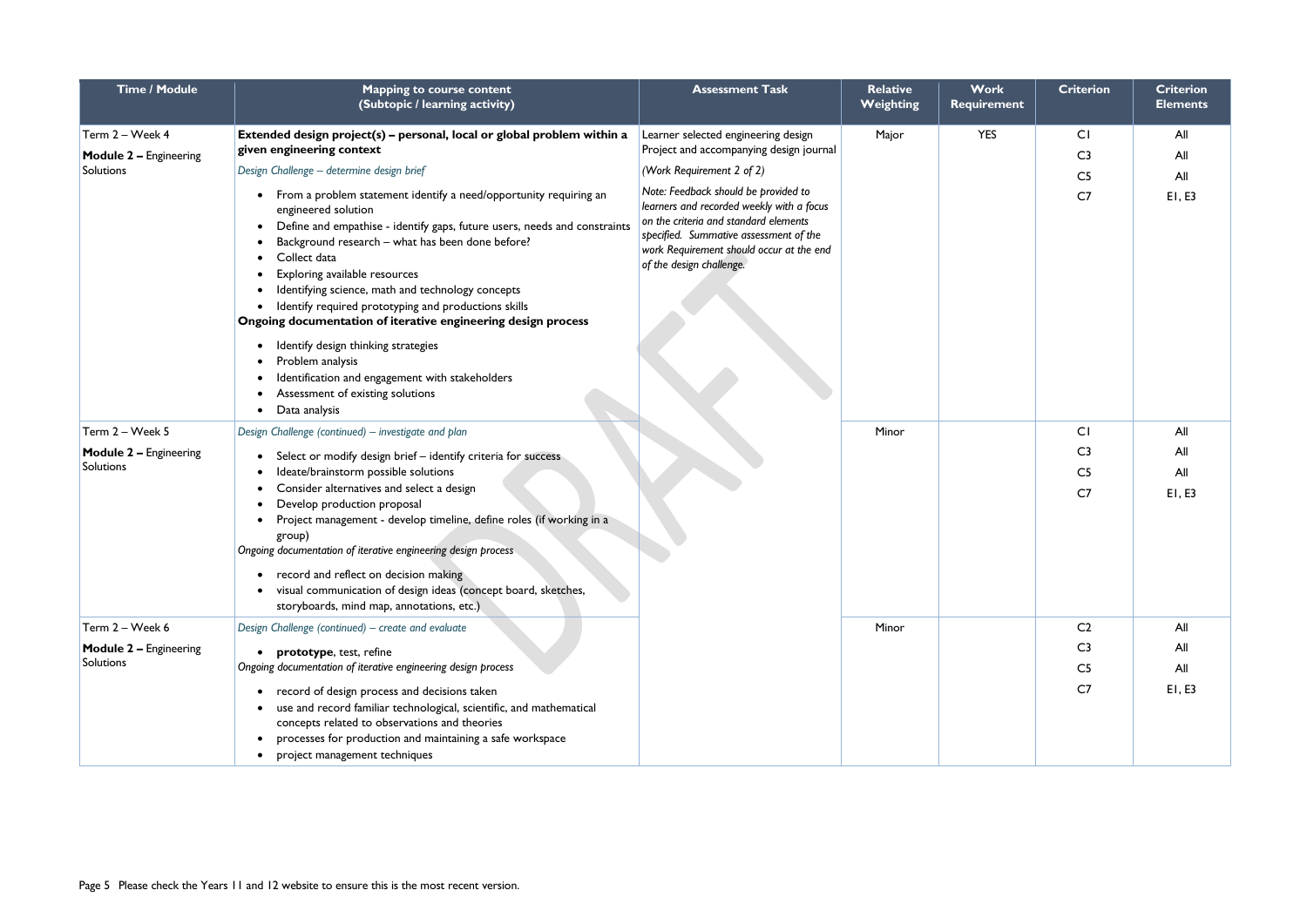| <b>Time / Module</b>                              | <b>Mapping to course content</b><br>(Subtopic / learning activity)                                                                                                                    | <b>Assessment Task</b>                                                                                                                                                                            | <b>Relative</b><br><b>Weighting</b> | Work<br>Requirement | <b>Criterion</b>                 | <b>Criterion</b><br><b>Elements</b> |
|---------------------------------------------------|---------------------------------------------------------------------------------------------------------------------------------------------------------------------------------------|---------------------------------------------------------------------------------------------------------------------------------------------------------------------------------------------------|-------------------------------------|---------------------|----------------------------------|-------------------------------------|
| Term 2 - Week 7                                   | Design Challenge (continued) - create and evaluate                                                                                                                                    |                                                                                                                                                                                                   | Minor                               |                     | C <sub>2</sub>                   | All                                 |
| <b>Module 2 - Engineering</b><br><b>Solutions</b> | prototype, test, refine<br>Ongoing documentation of iterative engineering design process                                                                                              |                                                                                                                                                                                                   |                                     |                     | C <sub>3</sub><br>C <sub>4</sub> | All<br>All                          |
|                                                   | strategies for testing and data collection<br>data display and analysis                                                                                                               |                                                                                                                                                                                                   |                                     |                     | C <sub>5</sub><br>C <sub>7</sub> | All<br>EI, E3                       |
|                                                   | decisions and actions taken in response to data and feedback                                                                                                                          |                                                                                                                                                                                                   |                                     |                     |                                  |                                     |
| Term 2 - Week 8                                   | Design Challenge (continued) – create and evaluate                                                                                                                                    |                                                                                                                                                                                                   | Minor                               |                     | C <sub>2</sub>                   | All                                 |
| <b>Module 2 - Engineering</b>                     | prototype, test, refine                                                                                                                                                               |                                                                                                                                                                                                   |                                     |                     | C <sub>3</sub>                   | All                                 |
| <b>Solutions</b>                                  | evaluate<br>$\bullet$                                                                                                                                                                 |                                                                                                                                                                                                   |                                     |                     | C <sub>4</sub>                   | All                                 |
|                                                   | Ongoing documentation of iterative engineering design process                                                                                                                         |                                                                                                                                                                                                   |                                     |                     | C <sub>5</sub>                   | All                                 |
|                                                   | record of adjustments and modifications<br>appraisal of the suitability and appropriateness of the solution using<br>success criteria                                                 |                                                                                                                                                                                                   |                                     |                     | C <sub>7</sub>                   | EI, E3                              |
| Term 2 - Week 9                                   | Design Challenge (continued) - communication and reflection                                                                                                                           |                                                                                                                                                                                                   | Major                               | <b>YES</b>          | CI                               | All                                 |
| <b>Module 2 - Engineering</b>                     | finalisation of documentation                                                                                                                                                         |                                                                                                                                                                                                   |                                     |                     | C <sub>2</sub>                   | All                                 |
| <b>Solutions</b>                                  | appraisal of data collection                                                                                                                                                          |                                                                                                                                                                                                   |                                     |                     | C <sub>3</sub>                   | All                                 |
|                                                   | identification of flaws<br>improvements in ideal situations                                                                                                                           |                                                                                                                                                                                                   |                                     |                     | C <sub>4</sub>                   | All                                 |
|                                                   | • reflection on learning and performance including planning and time                                                                                                                  |                                                                                                                                                                                                   |                                     |                     | C <sub>5</sub>                   | All                                 |
|                                                   | management                                                                                                                                                                            |                                                                                                                                                                                                   |                                     |                     | C <sub>7</sub>                   | E1, E3                              |
| Term 2 - Week 10                                  | Design Challenge (continued) – communication and reflection                                                                                                                           |                                                                                                                                                                                                   |                                     |                     |                                  |                                     |
| <b>Module 2 - Engineering</b><br><b>Solutions</b> | Presentations (live or virtual)<br>i.e. poster walk (virtual include a short video presentation), solution pitch                                                                      |                                                                                                                                                                                                   |                                     |                     |                                  |                                     |
| Term 3 - Week I                                   | Engineering - Impact on Society                                                                                                                                                       | Folio - design and production                                                                                                                                                                     | minor                               |                     | C8                               | All                                 |
| <b>Module 3 - Negotiated</b><br>Project(s)        | creating preferred futures<br>ethical, cultural and economic considerations<br>sustainable engineering<br>impact of technology<br>supporting communities and improving people's lives | (Work Requirement 1 of 1)<br>Note: Feedback should be provided to<br>learners and recorded weekly with a focus<br>on the criteria and standard elements<br>specified. Summative assessment of the |                                     |                     |                                  |                                     |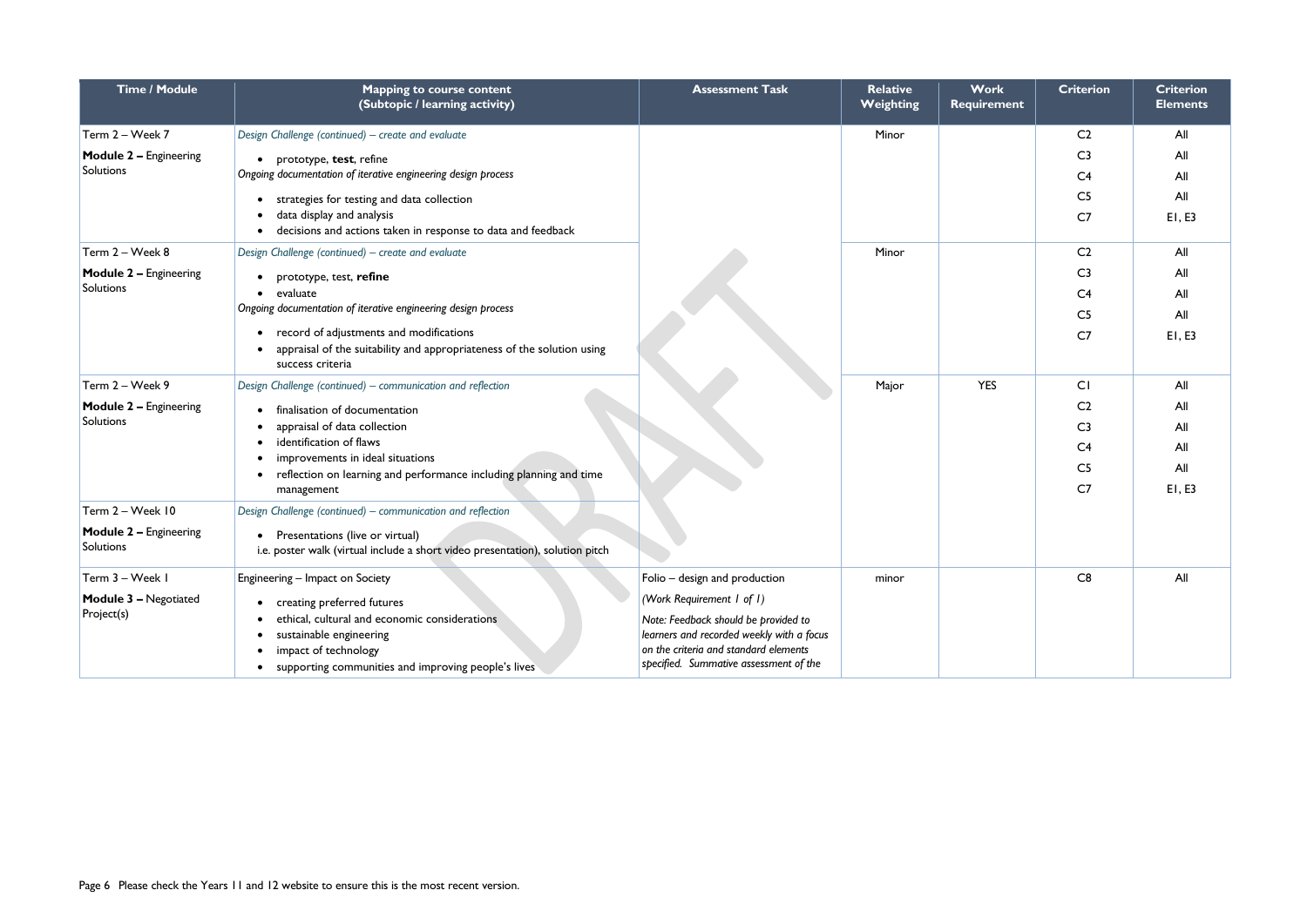| <b>Time / Module</b>                       | <b>Mapping to course content</b><br>(Subtopic / learning activity)                            | <b>Assessment Task</b>                   | <b>Relative</b><br>Weighting | <b>Work</b><br><b>Requirement</b> | <b>Criterion</b> | <b>Criterion</b><br><b>Elements</b> |
|--------------------------------------------|-----------------------------------------------------------------------------------------------|------------------------------------------|------------------------------|-----------------------------------|------------------|-------------------------------------|
| Term 3 - Week 2                            | <b>Engineering Design Project and Folio</b>                                                   | Work Requirement should occur at the end | minor                        |                                   | CI               | All                                 |
| <b>Module 3 - Negotiated</b>               | Design Challenge - determine design brief                                                     | of the design challenge.                 |                              |                                   | C <sub>3</sub>   | All                                 |
| Project(s)                                 | Inspiration/discovery                                                                         |                                          |                              |                                   | C <sub>5</sub>   | All                                 |
|                                            | Identify a problem/need/opportunity                                                           |                                          |                              |                                   | C8               | All                                 |
|                                            | empathise<br>$\bullet$<br>• background research                                               |                                          |                              |                                   |                  |                                     |
|                                            | Design Folio                                                                                  |                                          |                              |                                   |                  |                                     |
|                                            | • requirements                                                                                |                                          |                              |                                   |                  |                                     |
|                                            | formats<br>$\bullet$                                                                          |                                          |                              |                                   |                  |                                     |
|                                            | • revisit academic integrity                                                                  |                                          |                              |                                   |                  |                                     |
| Term 3 - Week 3                            | Design Challenge (continued) - determine design brief                                         |                                          | minor                        |                                   | CI               | All                                 |
| <b>Module 3 - Negotiated</b><br>Project(s) | developing a design brief                                                                     |                                          |                              |                                   | C <sub>3</sub>   | All                                 |
|                                            | clear statement defining the problem                                                          |                                          |                              |                                   | C <sub>5</sub>   | All                                 |
|                                            | in depth analysis of the problem including<br>identification of stakeholders                  |                                          |                              |                                   | C8               | All                                 |
|                                            | identification of existing solutions and limitations                                          |                                          |                              |                                   |                  |                                     |
|                                            | develop criteria for success considering key design factors i.e. efficiency,                  |                                          |                              |                                   |                  |                                     |
|                                            | function, manufacturing processes, sustainability, aesthetics, social<br>impact, cost, safety |                                          |                              |                                   |                  |                                     |
| Term 3 - Week 4                            | Design Challenge (continued) - investigate and plan                                           |                                          | minor                        |                                   | CI               | All                                 |
| <b>Module 3 - Negotiated</b>               | Ideation                                                                                      |                                          |                              |                                   | C <sub>3</sub>   | All                                 |
| Project(s)                                 | Research, collect and analyse data                                                            |                                          |                              |                                   | C <sub>5</sub>   | All                                 |
|                                            | Select viable concept to develop<br>$\bullet$                                                 |                                          |                              |                                   | C8               | All                                 |
| Term 3 - Week 5                            | Design Challenge (continued) - investigate and plan                                           |                                          | minor                        |                                   | CI               | All                                 |
| <b>Module 3 - Negotiated</b>               | • Production proposal                                                                         |                                          |                              |                                   | C <sub>3</sub>   | All                                 |
| Project(s)                                 | Project management plan<br>$\bullet$                                                          |                                          |                              |                                   | C <sub>5</sub>   | All                                 |
|                                            |                                                                                               |                                          |                              |                                   | C8               | All                                 |
| Term 3 - Week 6                            | Design Challenge (continued) - create and evaluate                                            |                                          | minor                        |                                   | C <sub>2</sub>   | All                                 |
| <b>Module 3 - Negotiated</b>               | • Prototyping                                                                                 |                                          |                              |                                   | C <sub>3</sub>   | All                                 |
| Project(s)                                 |                                                                                               |                                          |                              |                                   | C <sub>4</sub>   | All                                 |
| Term 3 - Week 7                            |                                                                                               |                                          |                              |                                   | C <sub>5</sub>   | All                                 |
| <b>Module 3 - Negotiated</b><br>Project(s) |                                                                                               |                                          |                              |                                   | C8               | All                                 |
| Term 3 - Week 8                            | Design Challenge (continued) - create and evaluate                                            |                                          | minor                        |                                   | C <sub>2</sub>   | All                                 |
| <b>Module 3 - Negotiated</b><br>Project(s) | • Iterative testing and refinement                                                            |                                          |                              |                                   | C <sub>3</sub>   | All                                 |
|                                            |                                                                                               |                                          |                              |                                   |                  |                                     |